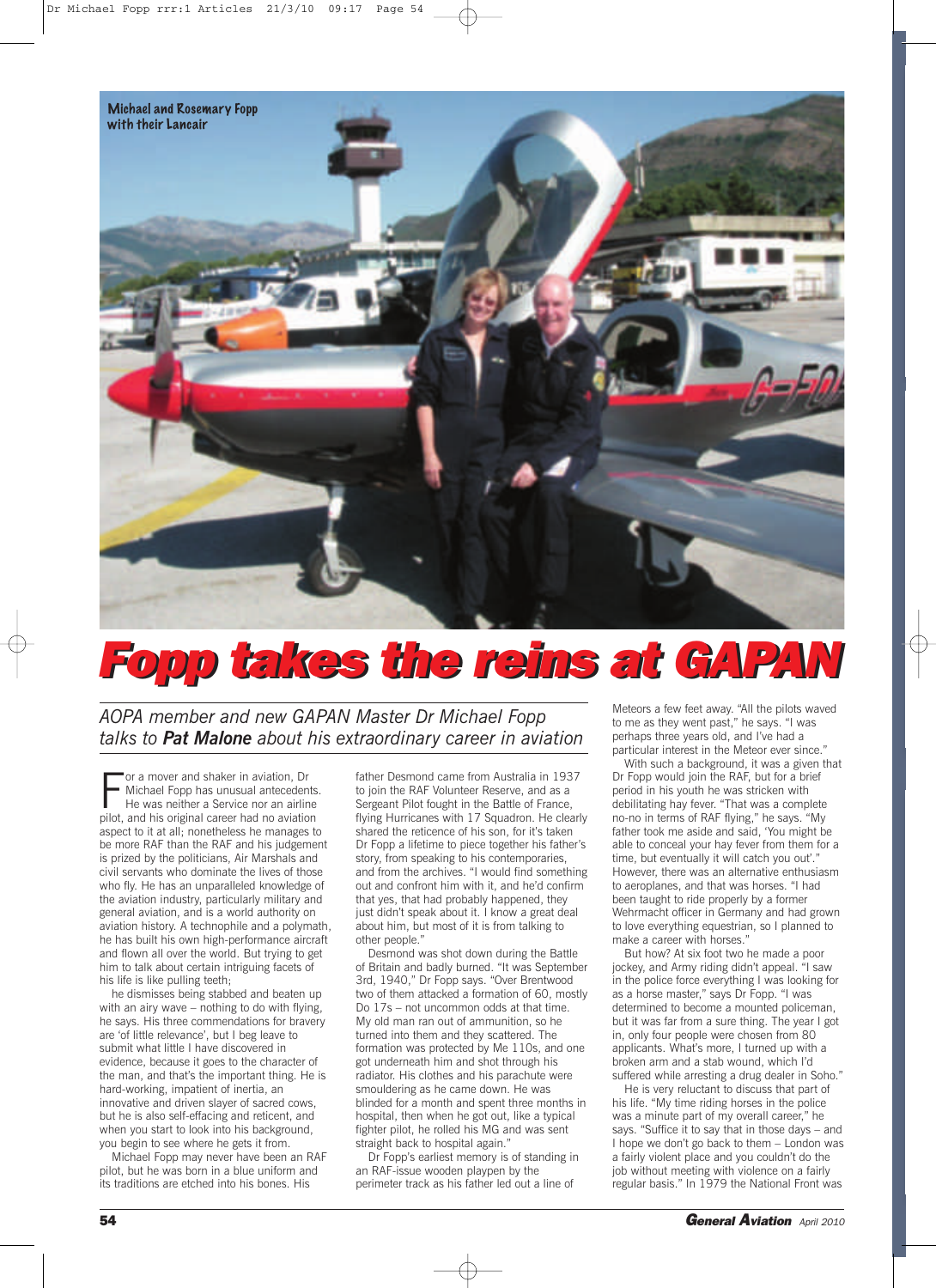



Far left: a young Michael Fopp with the Museum's Hurricane

Left: in the Lancaster cockpit; Dr Fopp was still a service police officer at the time

Below: Michael Fopp commentating at Oshkosk



Above: Dr Fopp lecturing in the USA on behalf of Jaguar cars







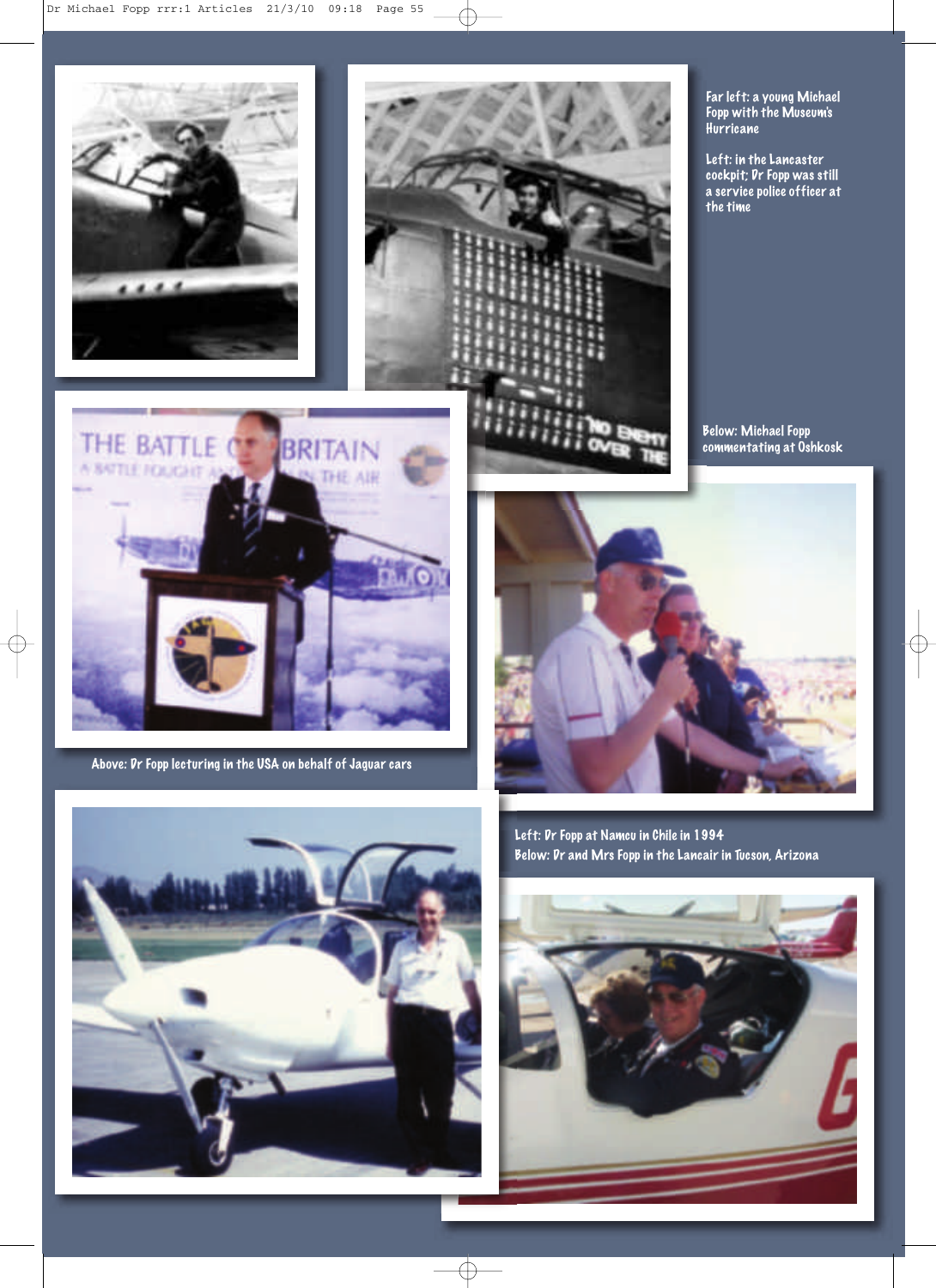exercising its right to freedom of speech by holding rallies in ethnic minority areas, the Socialist Workers Party set out to disrupt them, and the police were present to protect the public. During a riot in Southall Dr Fopp suffered a serious back injury when the mob tried to drag him off his horse, and his riding career came to an end. But while a serving policeman he had been lecturing and writing on 'aviation history from 1936 to 1955', and his courses at three colleges were extremely popular – some of his students are now working in museums or are noted aviation historians. He'd become well-known at the RAF Museum, Hendon and set up the Friends of the Museum. Hearing of his injury, the then-Director wrote to him saying that if he wanted to change careers, there was a job for him at the Museum. He didn't have to ask twice.

Dr Fopp says: "I did a Masters in Arts Administration, which covered ballet, theatre, visual arts, art galleries – nothing too similar to museums because I felt that they needed updating, and other areas of the arts world were further ahead. The organisational culture of museums was more suited to the civil service model than an entrepreneurial

went to the London School of Flying at Elstree and was taught on the Grumman AA5a Cheetah. To me it was much the same as riding a horse, in terms of hand-eye-foot coordination, and I just loved it. Elstree is a great place to be trained – you've got noise abatement everywhere and the London zone to contend with, but it's still quite informal; when I was downwind on my first solo the FISO said, 'Negative RT, I'm going for a pee' - typical of those days. I became the average GA pilot on a low budget, flying when I could afford to. Then in 1985 I became Director of the London Transport Museum, earning a little more, and I could afford to fly more frequently."

The LT Museum in Covent Garden was also to thrive on Dr Fopp's inspired lateral thinking. One of his innovations was to invite visitors to 'Test Drive the Museum' with a 'Stay & Pay' scheme which allowed people in free, and charged them if they chose to stay more than 30 minutes. It was an extraordinary success. Visitor numbers rose from 100,000 to over 700,000 before the scheme had to be stopped because the museum couldn't physically handle the volume. Dr Fopp also became chairman of the London Transport Flying Club at Fairoaks, having convinced LT that he could



attraction, which is what they had become. I went on to gain my PhD on managing nonprofit organisations, which allowed me to write the standard textbook for museum studies students on managing museums and galleries.

"The Battle of Britain Museum had opened in 1978 and was already losing money. So I put a proposal to the trustees that we should run it commercially, and they agreed to try. Within a year I went from Research Assistant to Keeper of the Battle of Britain Collection. I recruited new people on different terms and conditions and we ran what is now the Battle of Britain Hall separately from the main RAF Museum, but on the same site. We charged for admission, which was anathema to national museums at the time; we put on temporary exhibitions, installed audiovisuals, TV, film, talking heads – and we had more visitors than the RAF Museum on the other side of the car park, and it was free! I set up a trading company to handle the commercial activities of the whole museum, and very soon we were funding part of the deficit at the main museum.

At the same time, Dr Fopp learned to fly. "I

restructure it into a stand-alone business and transfer it to its members. The LT Flying Club is still thriving today, partly because of the disciplines that were put in place at that time.

"The RAF Museum, in my absence, had built up a debt of £1.8 million on a loan it had taken out to build the Bomber Command Museum," he says. "The Trustees had gone to the Treasury for help, and one of the conditions of a bailout was a management review which recommended a more commercial approach. In 1985 I received a call saying that the post of Director would become available; so I applied and got the job. It turned out to be very hard work because the Museum was in serious trouble.

"We needed a profound change of attitude. I made it clear to the staff that this was not a democracy and that I made the decisions – that's what they needed at that time, but they certainly don't today! They felt they were civil servants who worked for the public, who owned the collections and shouldn't have to pay. Some were moved, some left, and we started introducing commercial disciplines. "The Museum's grant funding was cut by

30% for five years in order to eliminate the outstanding loan, so from the day I walked in we lived in lean times. I recruited people with business and marketing backgrounds, and we emphasised attractions and activities that gave us a good margin. Admission charges came in and other commercial ventures were launched. We introduced simulators, and I asked Cathy Pacific to sponsor the first one. I knew Cathay wanted to build business in Europe – we sold tickets which were facsimile boarding passes, these went into a draw every month for two first-class tickets to Hong Kong; this gave Cathay a mailing list of people in Europe who were interested in their new services from Heathrow. It was good marketing, and wholly new to the Museum. We turned offices into conference rooms and brought in staff to run a conference business. Sotheby's held historic car auctions, with the cars parked under the aeroplanes."

Dr Fopp, who taught himself to programme computers in three languages when most people of his era were looking askance at PCs and hoping they would go away, also started the digitisation of the photograph and archive collections with a view to selling them online. For ten years he was Chairman of 'MDA' (now 'The Collections Trust'), the national organisation which sets and controls documentation standards in museums and galleries. He was instrumental in helping all UK museums enter the digital age we now take for granted. He was also the President of the International Association of Transport and Communications Museums for ten years in the 1980s and led that organisation through fundamental changes in attitudes and practices throughout the world. Apart from the potential to make the museums money, the digitisation of collections made accessible a lot of information that was previously indexed only in the curators' heads and was lost when they retired.

Dr Fopp threw himself into the Museum at every level – he was known for having cleaned the Sunderland with a broom and bucket; he sand-blasted the crashed Hurricane displayed in the Battle of Britain memorial area – and as he built up a team that shared his vision and his enthusiasm, the Museum went from

## Left: Michael Fopp at the Lancair's stick over the Adriatic off Dubrovnik

strength to strength. Following the period of debt it took a number of years to regain the confidence of MOD, but by the end of the 1990's Dr Fopp's measures allowed grant funding to be used for marketing, education, interactive exhibits and other non-heritage elements that made the Museum so successful, including the reintroduction of free admission. This success encouraged the Trustees to embark on a series of ambitious expansion projects at both the Cosford and Hendon sites. In the last ten years of his time at the Museum Dr Fopp and his team raised £30m and built "Milestones of Flight", the Grahame-White factory, watchtower and offices, at Hendon; a new Reserve Collection Store at Stafford; and a Visitor Centre, The Michael Beetham Conservation Centre and the National Cold War exhibition at Cosford. He also founded the country's only full-blown historic aircraft apprentice scheme and set up an American Foundation to raise funds in the USA.

The RAF certainly appreciated his dedication. "They were very kind to me even before I became Director of the Museum," says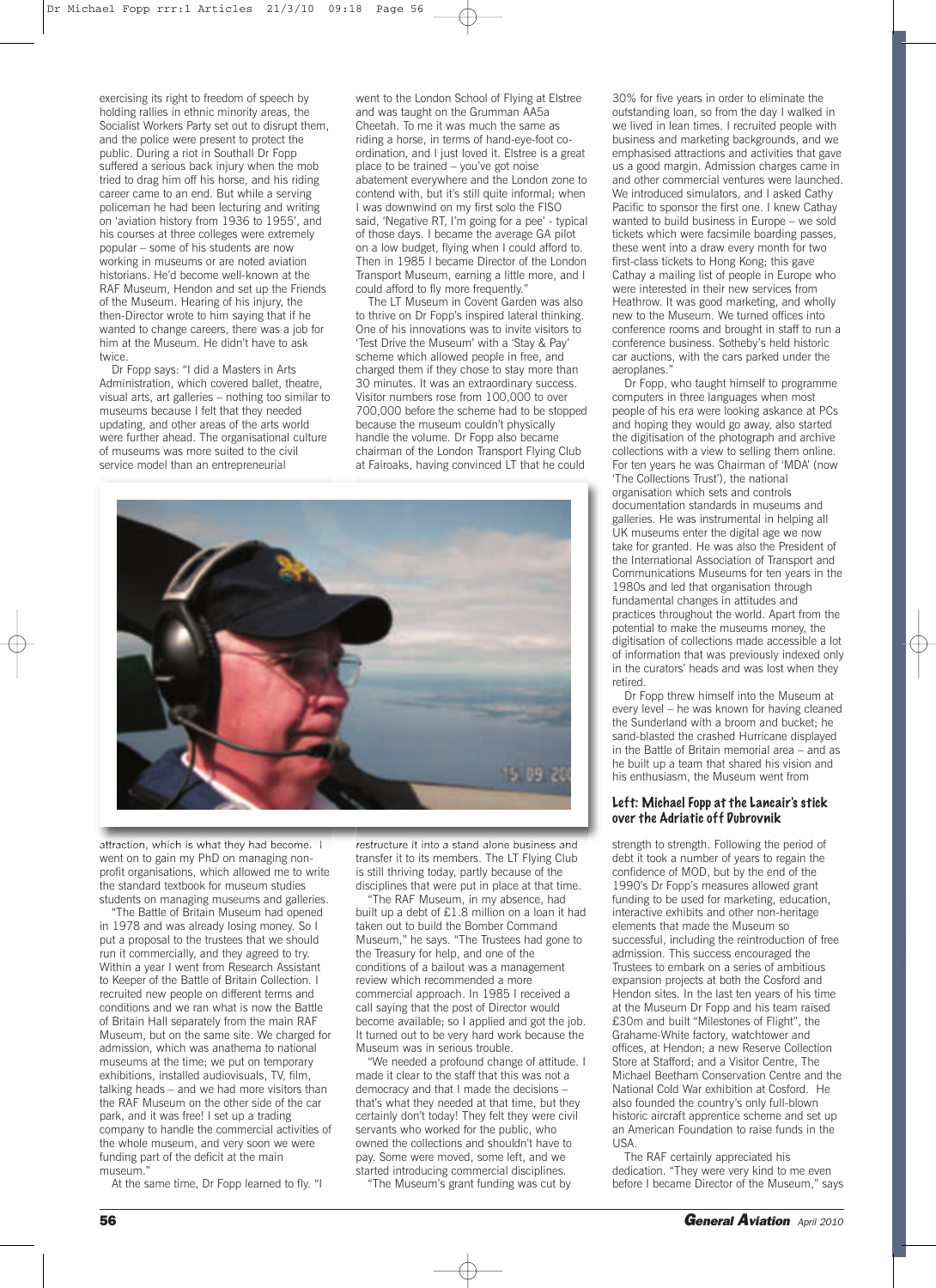



Above: Dr Fopp as Chairman of the London Transport Flying Club

Top right: Michael and Rosemary with his seven-year labour of love

Right: a happy pilot aloft in his own handiwork

Below: Dr Fopp being interviewed in his Lancair at the LAA rally





Below left: the RAF has treated Dr Fopp to a Lightning initiation flight

Below: Dr Fopp gets a front seat ride in a Tucano